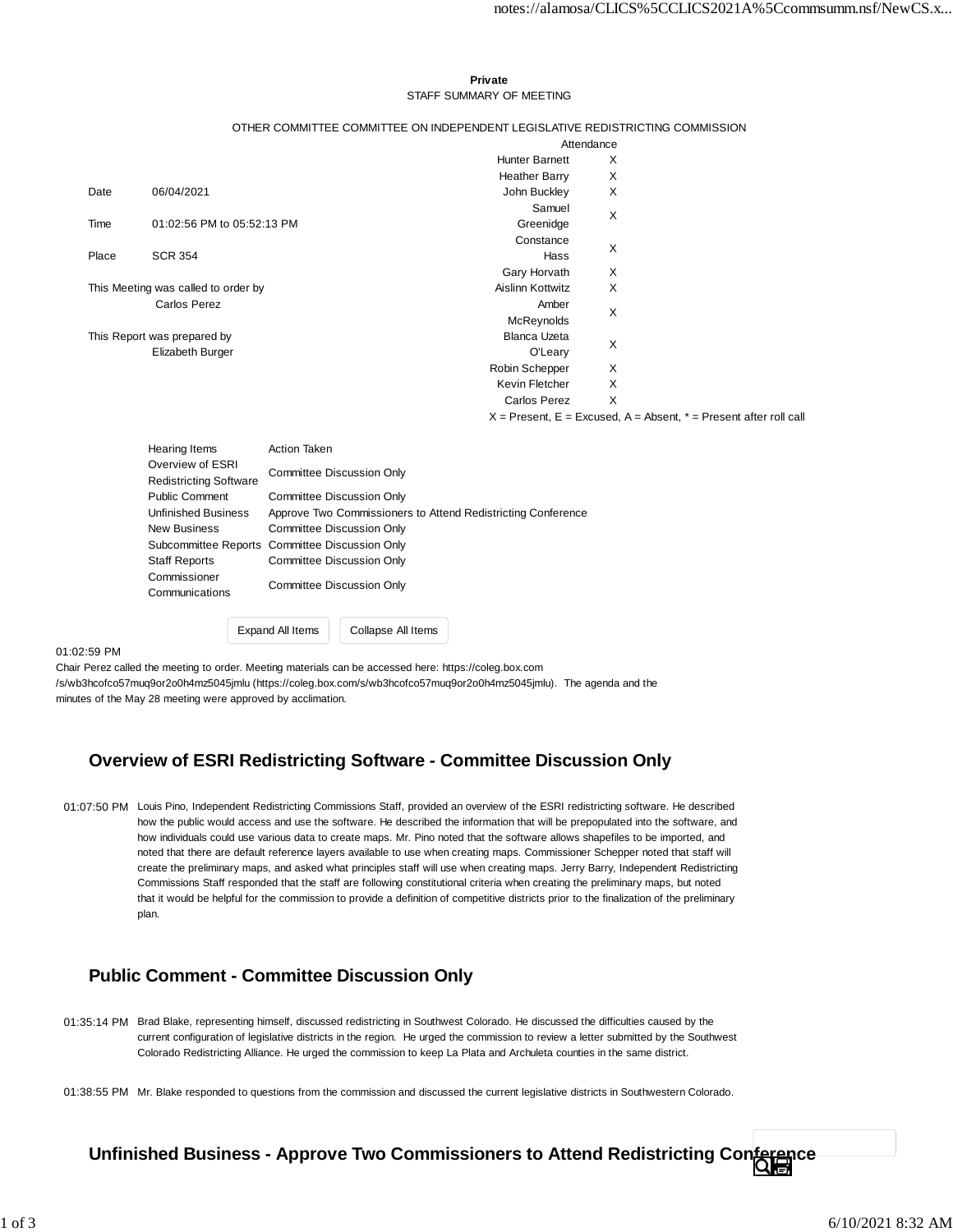- 01:42:25 PM Chair Perez shared and discussed the legislative redistricting calendar. He explained that he added a start date for the public hearings, and also added tentative dates for hearings in September on staff maps. Commissioner Buckley asked about public hearing dates and the progress in the development of the preliminary maps, and Mr. Barry responded. The commission discussed the establishment of a public hearing schedule.
- 01:52:35 PM Commissioner Kottwitz asked about the dates for the adoption of the final plan, and the commission discussed the dates for Colorado Supreme Court review and approval of the final plan. Mr. Barry commented on the timeline for the drafting of maps by staff, explaining that staff map 1 could be developed about a month after the receipt of U.S. Census data, which would be around September 16. Commissioner Buckley commented on the timing of drafting and approval of the staff plans. Chair Perez noted that he would continue to flesh out the timeline for discussion purposes. The commission discussed scheduling the public hearings and how to get information about the meetings out to the public.
- 02:15:02 PM Commissioner McReynolds suggested contacting county clerks for assistance on finding appropriate venues, and the commission and staff discussed scheduling public hearings.
- 02:27:33 PM The commission discussed attendance at the National Conference of State Legislatures (NCSL) redistricting conference. Commissioner Horvath expressed interest in attending. Chair Perez asked if there was any opposition to him and Commission Horvath attending the conference.

02:28:32 PM Motion Approve up to two commissioners to attend the conference (seconded by Buckley). Moved Aislinn Kottwitz Seconded Hunter **Barnett** Heather Barry John **Buckley** Samuel Greenidge **Constance** Hass Gary Horvath Aislinn Kottwitz Amber **McReynolds** Blanca Uzeta O'Leary Robin Schepper Kevin Fletcher Carlos Perez YES: 0 NO: 0 EXC: 0 ABS: 0 FINAL ACTION: Pass Without Objection

## **New Business - Committee Discussion Only**

02:29:35 PM Richard Kaufman, commission's legal counsel, discussed the ruling of the Colorado Supreme Court on the interrogatories submitted by the legislature on Senate Bill 21-247. The commission discussed the retention of an outside expert to advise the commission on voting rights issues, and Mr. Kaufman agreed to prepare materials on such an expert for the commission's consideration at next week's meeting.

02:47:30 PM The commission took a brief recess.

QIÐ